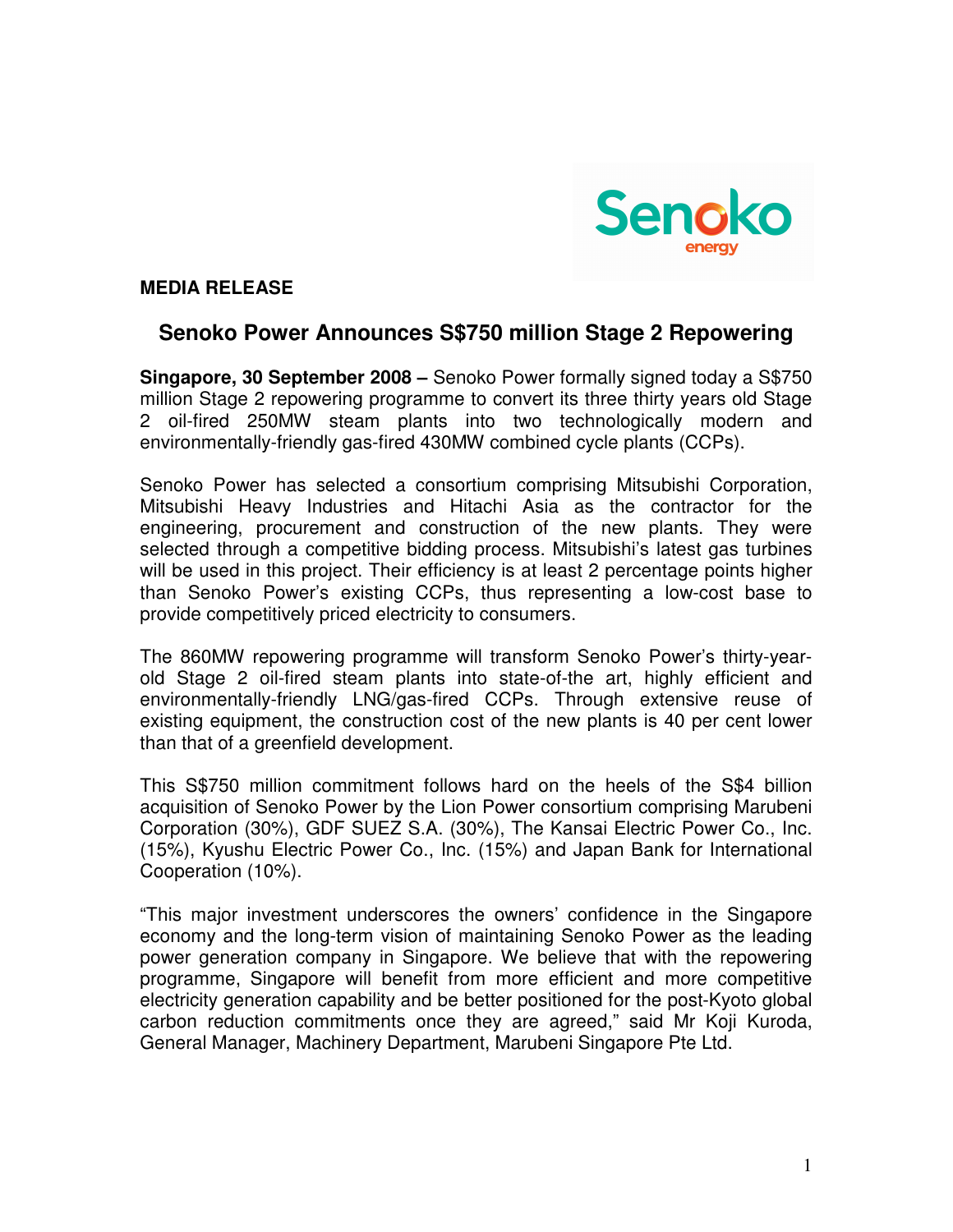"This investment affords Senoko Power and Singapore many advantages in terms of reducing its carbon intensity and improving supply reliability," added Mr Guy Richelle, CEO of GDF SUEZ Energy Middle East-Asia & Africa.

According to the recent global emissions analysis undertaken by CARMA.org, Singapore's power generation industry was highlighted as one of the few countries in the world that had made significant reductions in its carbon emission intensity. Between 2000 and 2007, the intensity was reduced by 30 per cent, making it the best reduction rate within the ASEAN region. This reduction was attributable in large measure to Senoko Power's earlier Stage 1 Repowering programme which occurred in the early part of this period.

During the Stage 1 Repowering programme, which took place from 2000 to 2004, three oil-fired 120MW steam plants were successfully converted to three gasfired 365MW CCPs.

Through this Stage 2 Repowering project, Senoko Power will be seeking emission reduction credits, also known as Certified Emissions Reductions (CERs), from the United Nations Framework Convention on Climate Change (UNFCCC) Executive Board. These credits can be traded internationally through the Clean Development Mechanism (CDM). One CER is equivalent to one tonne of carbon dioxide abated. The CDM allows companies and countries to mitigate global warming by implementing projects that result in measurable and long-term reductions in greenhouse gas emissions.

"With the Stage 2 Repowering programme in place, Senoko Power will be able to maintain its highly competitive and sustainable market position. In addition, industrial and commercial users as well as the general public will be able to enjoy the cost-effective, efficient and environmentally-friendly benefits of the programme," said Mr Roy Adair, President & CEO of Senoko Power. He added that "in Singapore's competitive electricity market Senoko Power had sought to differentiate itself from its competitors by pursuing a least cost generation capability founded upon environmental integrity. This approach has resulted in Senoko Power winning many awards including the SGP (Singapore Green Plan) 2012 award and Asian Power's Environmental Power Plant of the Year (twice) while still competing effectively in the Singapore Electricity Market.

The plants are scheduled for full commercial operation by the end of 2011. Senoko Power intends to utilise the natural gas from its existing gas supply agreements and Liquefied Natural Gas (LNG) from the storage and regasification facility that EMA is seeking to have in place by April 2012.

**-END-**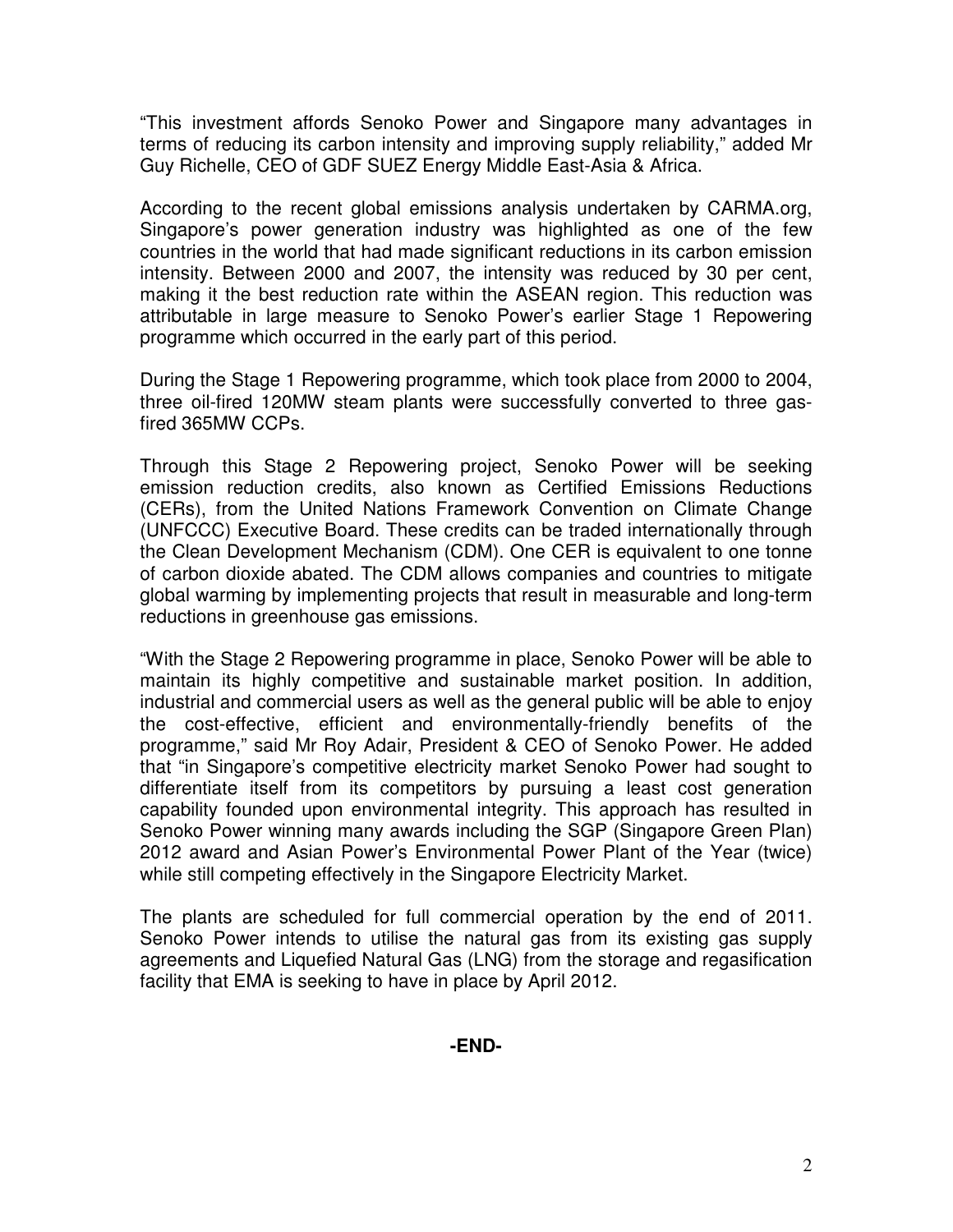## **About Marubeni Corporation**

Marubeni Corporation was established in 1858 and is one of the leading general trading companies in Japan. Headquartered in Tokyo, Marubeni operates across 11 different industrial sectors in over 70 countries. Marubeni's wide range of businesses includes the following: Food; Lifestyle; Forest Products; Chemicals; Energy; Metals and Mineral Resources; Transportation Machinery; Power Projects and Infrastructure; Plant, Ship and Industrial Machinery; Real Estate Development and Financials, Logistics, Information Technology and Innovative Business.

Marubeni has posted record profits for the fifth consecutive fiscal year, with consolidated net income reaching ¥147.2 billion for the fiscal year 2007. While keeping its financial position stable, Marubeni has successfully achieved the expansion of business scope, sophistication and diversification of the trading firms' functions, and aggressive investment in strategic sectors in all segments.

Among various business sectors, Power Projects is identified as one of the core businesses of the company. Marubeni has a long history and experience as an IPP developer as well as an EPC Contractor and equipment supplier all over the world. Marubeni's net power generation investment globally is now 7,462MW after the successful acquisition of Senoko Power.

## **About GDF SUEZ**

One of the leading energy providers in the world, GDF SUEZ is active across the entire energy value chain, in electricity and natural gas, upstream to downstream. It develops its businesses (energy, energy services and environment) around a responsible-growth model to take up the great challenges: responding to energy needs, ensuring the security of supply, fighting against climate change and maximizing the use of resources. GDF SUEZ relies on diversified supply sources as well as flexible and high-performance power generation in order to provide innovative energy solutions to individuals, cities and businesses. The Group employs 196,500 people worldwide and achieved revenues of €74.3 billion in 2007. GDF SUEZ is listed on the Brussels, Luxembourg and Paris stock exchanges and is represented in the main international indices: CAC 40, BEL 20, DJ Stoxx 50, DJ Euro Stoxx 50, Euronext 100, FTSE Eurotop 100, MSCI Europe and ASPI Eurozone.

## **About The Kansai Electric Power Co., Inc.**

Kansai is the second largest electric utility company in Japan. Kansai owns and operates power plants, transmission system and distribution system. Kansai forms a vertically integrated company, with a net installed capacity of 34,864MW (excluding overseas generation assets) and supplies its generating electricity to over 13million retail customers in Kansai area, including famous cities, such as Kyoto, Osaka and Kobe.